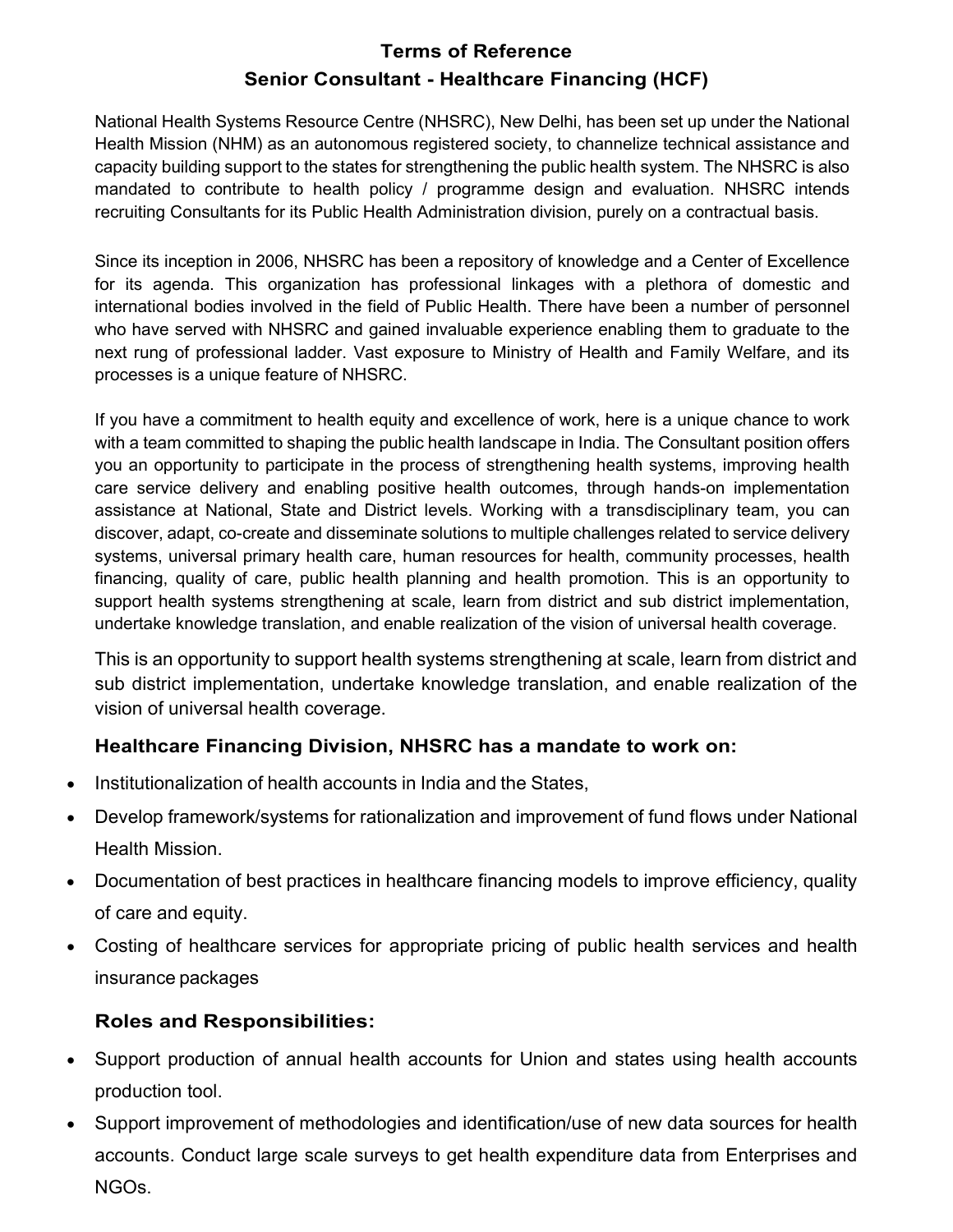- Support work on concepts related to Financing of Universal Health Coverage and methods for monitoring financial progress towards UHC and SDGs.
- Publish research regarding healthcare financing policy, budgetary allocations and expenditures and household out of pocket expenditures.
- Support documentation of strategic purchasing and best practices in healthcare financing models to improve efficiency, quality of care and equity
- Support Costing of healthcare services and work on team-based performance incentives.
- Participate in expert meetings, committees of the government/ other institutions representing NHSRC on aspects related to healthcare financing
- Assist Healthcare Financing team in organizing workshops, seminars, conferences and trainings at central, regional, district and facility level; on the theme of Healthcare Financing in general
- Any other task as assigned by Advisor/Team Lead Healthcare Financing and Executive Director, NHSRC

# Qualification and Experience:

- Medical / Dental/ BAMS/BHMS degree from a reputed Institute with a Masters qualification in Public Health or Health Financing;
- Masters in Public Policy
- Doctorate/ M.Phil. in economics with work in Health Financing

Minimum 5 years post qualification experience of working with health sector with focus on healthcare financing.

# Other Qualities:

- Team player show ability to work with government officials, administration, community representatives, and other domestic/ international partners.
- Excellent communication skills (including written and presentation skills) in English and a working knowledge of Hindi.
- Computer proficiency including MS Office (Word/Excel/PowerPoint) and ability to undertake search Engine based research. Knowledge of statistical packages (like EPI info/SPSS/Stata/SAS) is desirable.
- Ability of multi-tasking and adherence to tight timelines under increased work- pressure.
- Strategic thinking and leadership skills

Formal educational qualification could be relaxed for suitable candidates

Age Limit: 45 years (As on last date of receiving applications)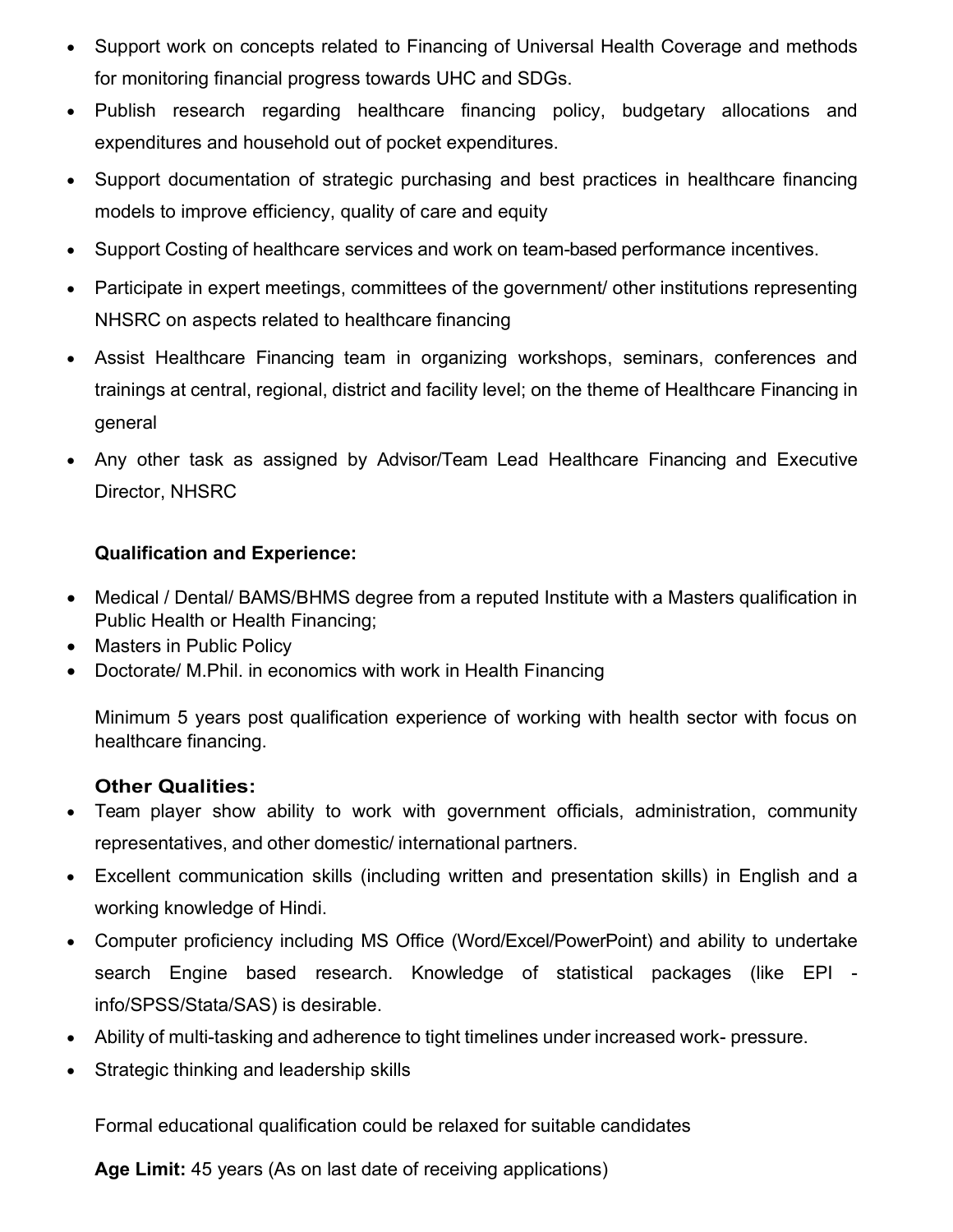Work Location: The position is New Delhi based with travel to different states and districts

### Remuneration Range: Between Rs. 90,000/- to Rs. 1,50,000/-\* \*Fee offered within the band will be commensurate with qualification and experience

Other Benefits: In addition to the renumeration mentioned above, Consultants of NHSRC are entitled to Free Accidental insurance, Subsidized Medical insurance, Mobile bills reimbursement, Laptop reimbursement (As per NHSRC Policy), 30 days Consolidated leave, fully paid Maternity leave (For Female Consultants) as per Government of India policy, performance linked increments, TA/ DA and per diem for on-duty visits.

Duration of Contract: Initial Contract till 31st March 2024 (with further extension subject to satisfactory performance)

Candidates selected in this interview could be considered for other vacant positions at NHSRC requiring similar skill sets and at appropriate level.

How to apply: Candidates are requested to fill the online application correctly which is available on the NHSRC website (http://nhsrcindia.org). Applications will be accepted in the prescribed online application format only. Last date for receiving applications is 15<sup>th</sup> February 2022.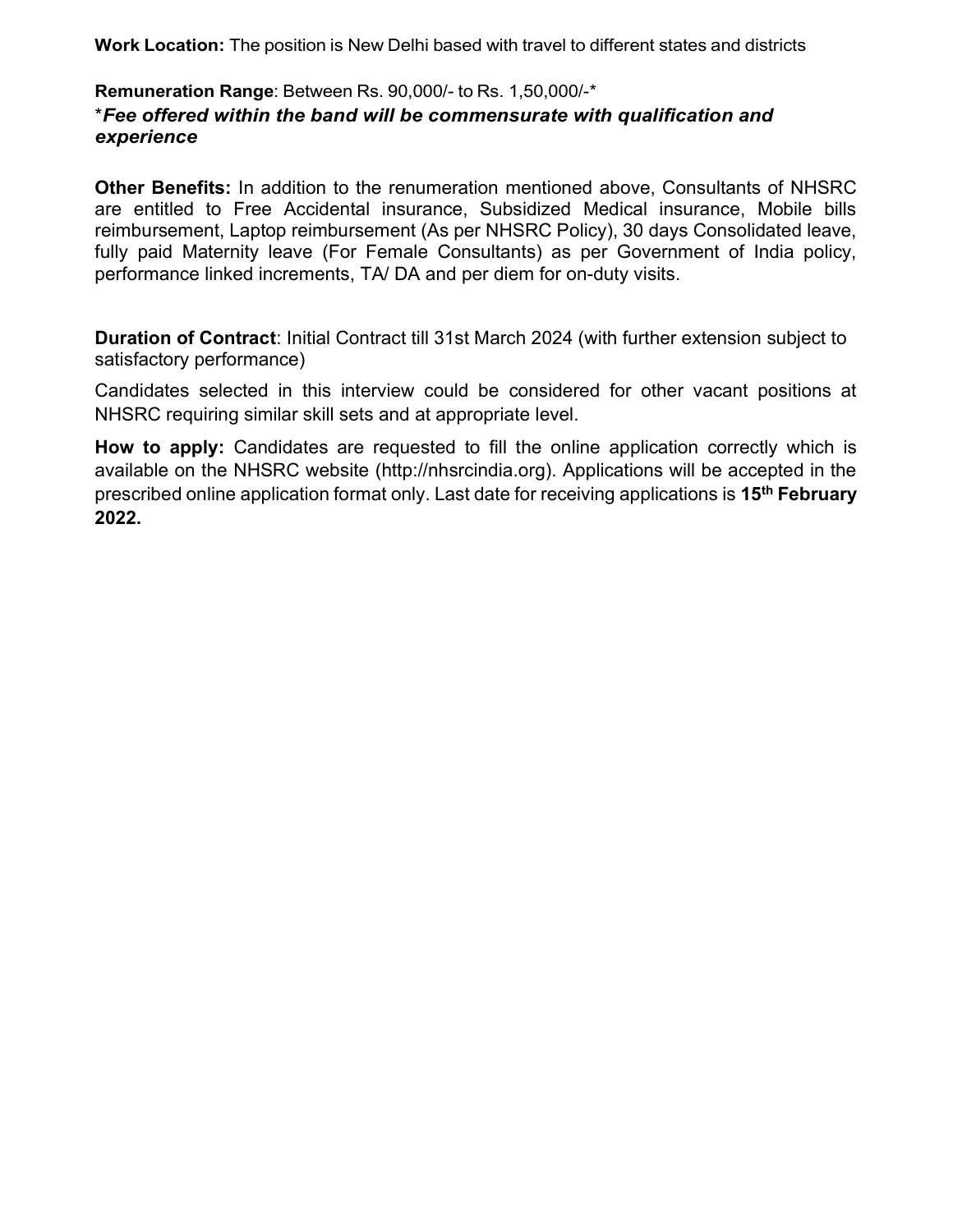#### संदर्भ शर्ते

#### सीनियर कनसल्टेंट– स्वास्थ्य वित्तपोषण (एचसीएफ)

राष्ट्रीय स्वास्थ्य प्रणाली संसाधन केंद्र (एनएचएसआरसी), नई दिल्ली की स्थापना) राष्ट्रीय स्वास्थ्य मिशन (एनएचएम) के अंतर्गत स्वायत्त पंजीकृत संस्था के रूप में की गई है। एनएचएसआरसी का उद्देश्य सार्वजनिक स्वास्थ्य प्रणाली को मजबूत करने के लिए राज्यों को तकनीकी सहायता उपलब्ध कराना और क्षमता निर्माण में समर्थन देना है। एनएचएसआरसी को स्वास्थ्य नीति ⁄ कार्यक्रम डिजाइन और मूल्यांकन के लिए योगदान करने का भी जनादेश प्राप्त है। एनएचएसआरसी विशुद्ध रूप से अनुबंध आधार पर अपने सार्वजनिक स्वास्थ्य प्रशासन प्रभाग के लिए कनसल्टेंटस की भर्ती की इरादा रखता है।

वर्ष 2006 में आरंभ से ही एनएचएसआरसी अपने एजेंडे के लिए ज्ञान का भंडार और उत्कृष्टता का केंद्र रहा है। इस संगठन के सार्वजनिक स्वास्थ्य के क्षेत्र में संलग्न अनेक घरेलू और अंतरराष्ट्रीय निकायों के साथ व्यावसायिक संबंध हैं। ऐसे अनेक व्यक्ति हैं जिन्होंने एनएचएसआरसी के साथ कार्य किया और अमूल्य अनुभव प्राप्त किया जिससे पेशेवर मंजिल की अगली सीढ़ी पर छलांग लगाने में सक्षम हुए। स्वास्थ्य एवं परिवार कल्याण मंत्रालय के साथ कार्य करने के व्यापक अवसरों के साथ एनएचएसआरसी की विशेषताएं हैं । प्रक्रियाएं इसकी अनुठी यदि आप स्वास्थ्य निष्पक्षता और उत्कृष्टता के लिए प्रतिबद्ध हैं तो यह भारत में सार्वजनिक स्वास्थ्य परिदृश्य को दिशा देने के लिए प्रतिबद्ध टीम के साथ कार्य करने का अनूठा अवसर है। यह पद आपको स्वास्थ्य प्रणाली को मजबूत करने, स्वास्थ्य सेवा वितरण में सुधार और राष्ट्रीय, राज्य एवं जिला स्तरों पर कार्यान्वयन सहायता के बारे में अनुभव के माध्यम से सकारात्मक स्वास्थ्य परिणाम प्राप्त करने की प्रकिया में भागीदारी का अवसर उपलब्ध कराता है। विभिन्न क्षेत्रों में काम करने वाले दल के साथ कार्य करके आप सेवा वितरण प्रणाली, सार्वभौमिक प्राथमिक स्वास्थ्य देखभाल, स्वास्थ्य के लिए मानव संसाधन, सामुदायिक प्रक्रियाओं, स्वास्थ्य वित्तपोषण, देखभाल की गुणवत्ता एवं रोगी सुरक्षा, सार्वजनिक स्वास्थ्य नियोजन और स्वास्थ्य संवर्द्धन संबंधो अनेक चुनौतियों के समाधान खोजने, अपनाने, सह—सृजन के साथ उनका प्रचार—प्रसार कर सकते हैं। यह व्यापक स्तर पर स्वास्थ्य प्रणाली को मजबूत करने में समर्थन देने, जिला और उप–जिला कार्यान्वयन से सीखने, ज्ञान का अनुवाद करने या दूसरों तक पहुंचाने और सार्वभौमिक स्वास्थ्य कवरेज के दृष्टिकोण को साकार करने में सक्षम बनाने का अवसर है।

#### स्वास्थ्य देखभाल वित्तपोषण प्रभाग, एनएचएसआरसी को निम्नलिखित के बारे में कार्य करने का जनादेश प्राप्त है :

- भारत और राज्यों में स्वास्थ्य लेखा का संस्थानीकरण
- राष्ट्रीय स्वास्थ्य मिशन के तहत धन के प्रवाह को औचित्यपूर्ण बनाने और सुधार के लिए रूपरेखा / प्रणालियां विकसित करना
- दक्षता, देखभाल की गुणवत्ता और साम्यता में सुधार के लिए स्वास्थ्य देखभाल वित्तपोषण मॉडलों में श्रेष्ठ परिपाटियों का प्रलेखन
- सार्वजनिक स्वास्थ्य सेवाओं और स्वास्थ्य बीमा पैकेज्स के समुचित मूल्यन के लिए स्वास्थ्य देखभाल सेवाओं का लागत  $\bullet$ निर्धारण

#### भूमिकाएं और जिम्मेदारियां

- हेल्थ अकाउंट्स प्रोडक्शन टूल के उपयोग से संघ और राज्यों के लिए वार्षिक स्वास्थ्य लेखा तैयार करने में समर्थन
- स्वास्थ्य लेखा के लिए विधियों और नए डेटा स्रोतों की पहचान / उपयोग को सुधारने में समर्थन करना। उद्यमों और एनजीओ से स्वास्थ्य व्यय के आंकड़े लेने के लिए व्यापक स्तर पर सर्वेक्षण करना।
- सार्वभौमिक स्वास्थ्य कवरेज (युनिवर्सल हेल्थ कवरेज) के वित्तपोषण संबंधी परिकल्पनाओं और युएचसी एवं एसडीजी की दिशा में वित्तीय प्रगति की निगरानी के लिए विधियों के बारे में कार्य का समर्थन करना
- स्वास्थ्य देखभाल वित्तपोषण नीति, बजटीय आवंटनों और व्यय तथा घर में अतिरिक्त (आउट ऑफ पॉकेट) व्यय) संबंधी अनुसंधान प्रकाशित करना
- रणनीतिक खरीद और दक्षता, देखभाल की गुणवत्ता एवं न्यायसमता में सुधार के लिए स्वास्थ्य देखभाल वित्तपोषण मॉडलों में श्रेष्ठ परिपाटियों के प्रलेखन में समर्थन
- स्वास्थ्य देखभाल सेवाओं की लागत निर्धारण और टीम आधारित कार्य प्रदर्शन प्रोत्साहन के कार्य में समर्थन
- स्वास्थ्य देखभाल वित्तपोषण संबंधी पहलुओं के बारे में सरकार/एनएचएसआरसी का प्रतिनिधित्व करने वाले अन्य संस्थानों की विशेषज्ञ बैठकों. समितियों में भाग लेना